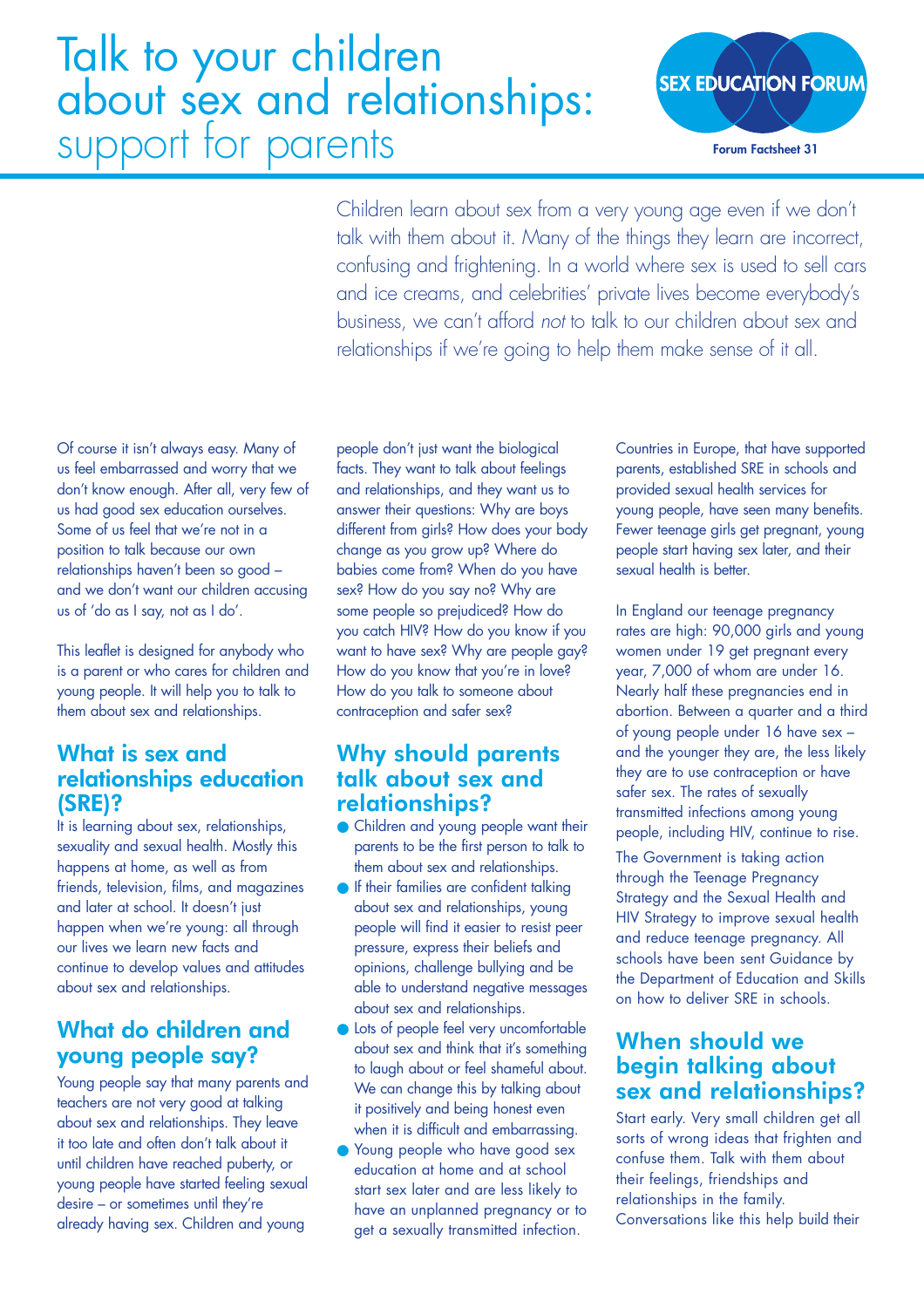confidence in talking about feelings and relationships – and in the years to come will help them to make sensible decisions about sex and relationships. Use proper names for the body parts, and answer questions truthfully and briefly. Children hate lectures – if they want more information they will ask another question. 'Where did you get me'? Can be answered by saying, 'you grew in a special place in mummy's tummy'. A few years later you may be asked by an incredulous 10 year old: 'Why do people have sex'? And the response could be: 'grown ups like to do it because it feels nice, it's a way of showing love and it can make babies'.

Without frightening them make sure that they understand that they can say 'no' to someone who is touching them or approaching them in a way that makes them feel unhappy or uncomfortable. They must also be assured that if something like this happens it is right to tell someone and ask for help.

#### How do I get started?

- First prepare yourself talk with your partner, friends and relatives to build up your confidence.
- Read a book or leaflet aimed at your child's age group to increase your knowledge, and help you find words and a style you're comfortable with.

## How to talk with children and young people about values and morality

The family has a major role in developing a child's values and attitudes to sex and relationships. Close loving relationships are the best way of showing a child or young person how your family 'does things', based on your values, culture, faith and beliefs. Research across the world confirms that telling young people to 'say no' doesn't work. Young people

## Some Dos and Don'ts

#### Do

- Read books, leaflets or watch a video with your child.
- Talk while you're doing something else washing up, driving in the car or fishing.
- Enjoy it. Laugh with each other, not at each other it can reduce embarrassment and stress.
- Listen rather than judge. Try asking them what they think?
- Answer questions and don't be afraid to say: 'I really don't know let's work it out or look it up together'. Have a phrase for awkward moments, such as: 'That's a good question, but let's talk about it once we get home' (then make sure you do!).
- Always respond, if you don't, she or he may think it is wrong to talk to you about sex and relationships and as a result you may find your child clams up when you raise the subject.
- If it all feels too personal, try talking about people in books, films and favourite television programmes such as soaps.

#### Don't

- Bombard your child with questions or talk too much. Many children say it is awful to get the formal lecture on sex or questions fired at them. 'I asked a question and she immediately came back with "Are you having sex then?" Try and hold on to your anxieties, answer the question, and respect privacy. Young people go through phases of wanting to be private. It's better to keep their trust than antagonise or alienate them.
- Be afraid to tell children what you think, and why. But do try and avoid making harsh judgements of others and give your child some leeway to come to their own opinions.

don't always want to be told what to do but they are interested in talking about what is right and wrong. Conversations need to be relaxed, realistic and relevant to young people's life experiences.

#### What do schools do about sex and relationships education?

In the early years up to the age of 7, teachers will be helping children to develop the skills of listening and caring as well as talking about feelings and their relationships with families and friends. Children will learn the names of the body parts, the differences between male and female and the ways in which they will

develop and grow. Importantly, they will also learn to recognise unsafe and risky situations, and to ask for help.

*'We address the bodily changes children are going through as they reach the age of 9 and 10 because children are maturing earlier now'*  **primary school head teacher**

From 7 to 18 years they will continue to develop their knowledge and skills. In agreement with parents, children will be prepared for the physical and emotional changes of puberty and learn about reproduction and sexual behaviour. They will also learn about relationships, sexuality, contraception and safer sex, including the importance of family, marriage and stable long-term relationships for the care and support of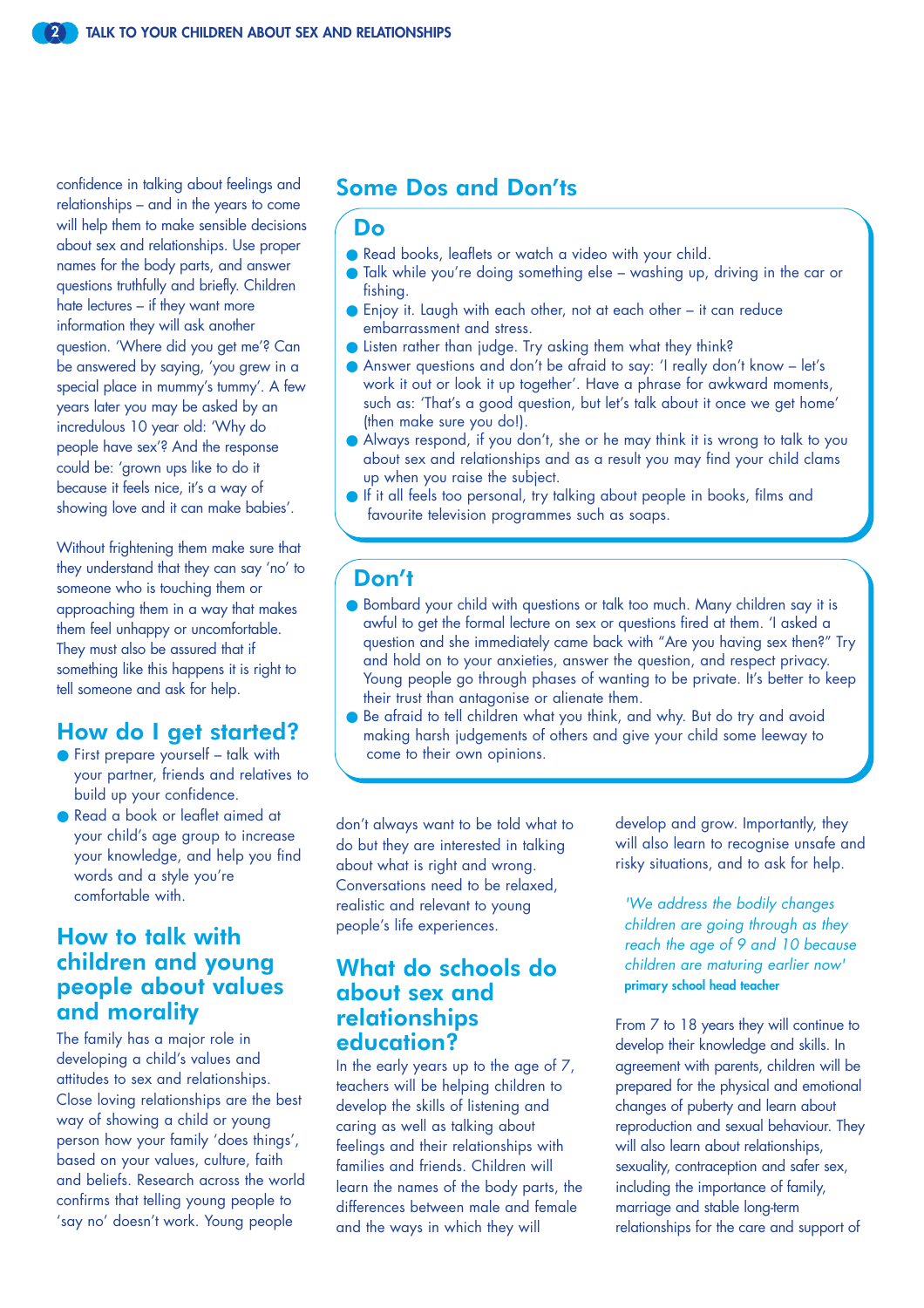children. They will also learn social skills, which will help them to be assertive, ask questions, access support, negotiate within relationships, problem solve and make and carry out decisions.

There are laws which ensure that SRE is delivered within a moral framework that values the diversity of family life. The Government has given guidance to each school on how they should teach SRE to ensure that it works by improving sexual heath and well-being, reducing teenage pregnancy and delaying first sex.

All schools are expected to join their local accredited Healthy Schools scheme. This offers a process that ensures SRE is planned in partnership with parents, pupils and school nurses.

# How can parents help schools?

Schools review their SRE policy on a regular basis. They are encouraged to work in partnership with parents. Ask the teachers if you can help. Read the policy and look at some of the resources. Parent Teacher Associations or Boards of Governors have meetings on SRE. Try to attend them, and help the school to plan good sex and relationships education. In some areas, parents have been trained as peer sex educators so they can help other parents to talk with children and young people about sex and relationships. Parents can test out leaflets and videos at home, conduct a survey to work out what everybody – both parents and pupils – expect of SRE in school and give classroom talks about being a parent.

#### What happens if I am not happy with SRE provided in our school?

It is very rare that parents are unhappy with SRE in school. Most concerns are founded on misunderstanding rather

than complete disagreement. Where there are concerns, difficulties can often be resolved by making an appointment to talk with the Personal Social Health Education (PSHE) and Citizenship Coordinator in school. Be prepared to express your view and hear the views of teachers and governors. And most importantly, listen to what your child thinks. Parents of some cultures and faiths have expressed concerns that boys and girls are taught together. Where this has happened the school has resolved it, by making arrangements to deliver the more private aspects of SRE in single sex groups.

In the rare event that you are still not satisfied, you have the right to withdraw your child from certain lessons or the whole programme provided within PSHE and Citizenship. The reproductive elements of SRE are often delivered in Science and children cannot be withdrawn from a National Curriculum subject. You will need to notify the Chair of Governors and the school will make separate arrangements for your child. Think carefully about how your child will get the right information and education before you withdraw your child completely. It is usually better to hear something from a teacher than hear it in the playground.

## What laws about sex affect young people?

Young people cannot legally consent to sex until they are 16. The Department of Health and medical professional guidelines require doctors to offer all patients, including young people under 16, a confidential service. They always encourage young people to talk with their parents, but they are able to give confidential contraceptive advice and treatment if they believe the young person will have sex anyway and endanger their sexual health. Doctors are required to use their professional judgement to assure themselves that the young

person is mature enough to understand contraceptive treatment. They are only able to break confidence in very specific circumstances, such as suspected sexual abuse.

## Who should be talking about sex and relationships?

Fathers as well as mothers need to talk about sex. Mothers talk more to girls, and often boys feel left out. If we want young men to take responsibility for their sexual behaviour we need to offer them support. One young man commented: 'The moment it looked as if the conversation was going that way Dad was up and out saying he had to mow the lawn,' while another said: 'It was great. They didn't always know the answers but Mum and Dad were always willing to talk with us about it.' Grandparents can play an important role by recalling how it was for them when they were younger. Aunties are often good at talking about these matters with their nephews and nieces. Stepparents and foster parents should also be willing to answer questions and involve themselves in family discussions about sex and relationships, and of course teachers and school nurses will talk to children and young people in school.

## My child has a disability. How should I talk about sex and relationships?

Children with learning and/or physical disabilities need exactly the same sex and relationships education as all children, but it may need to be explained more simply and more often. It is also important because they may be more vulnerable to abuse and exploitation. There are some extremely useful resources to get you started (see sources of support, below).